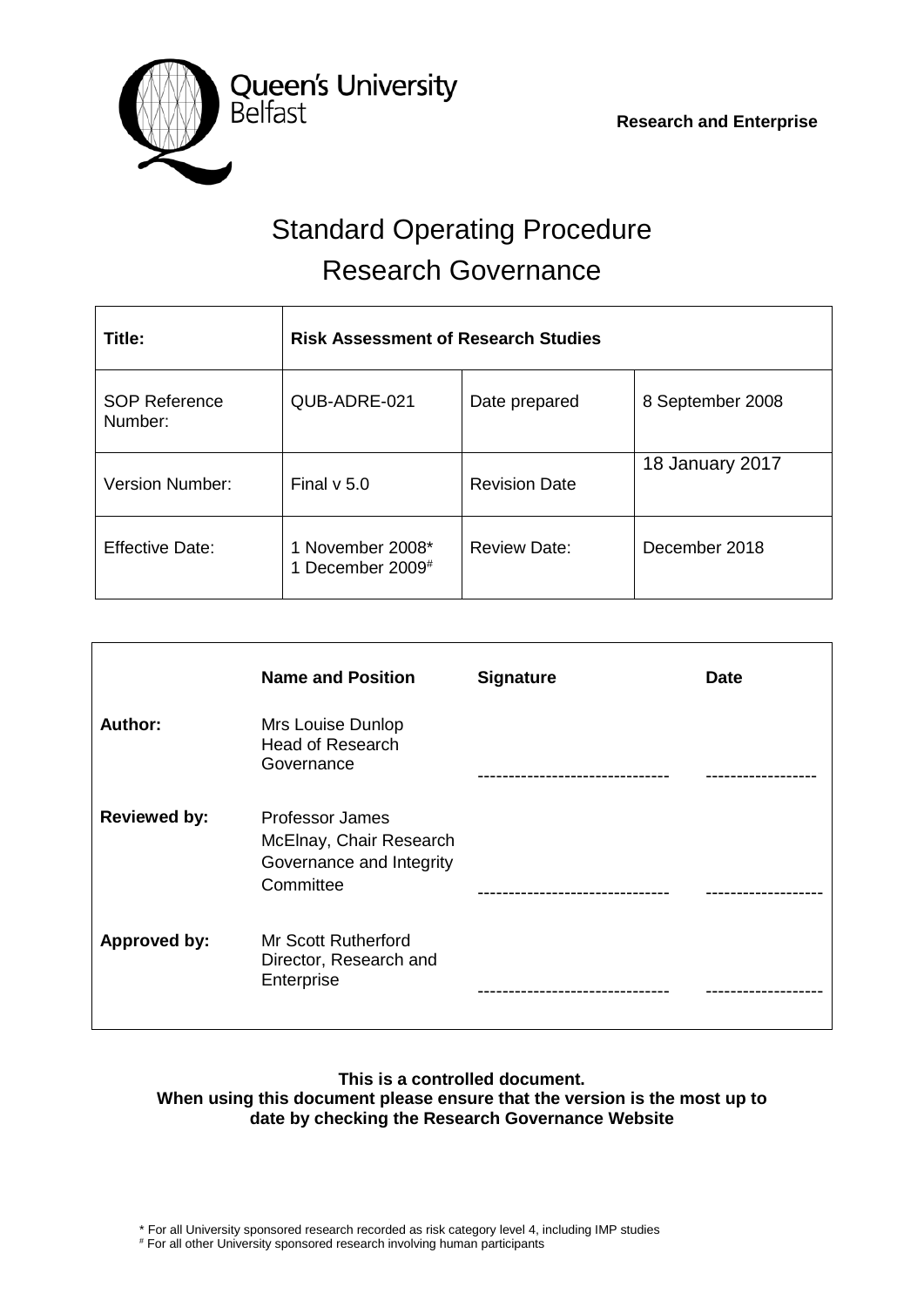| Previous Version<br>number | <b>Modification Reason</b>                                                | Date of modification | New Version number |
|----------------------------|---------------------------------------------------------------------------|----------------------|--------------------|
| Draft $\vee$ 2.0           | Greater SOP control                                                       | 6 January 2011       | Final $v$ 2.0      |
| Draft $\vee$ 2.0           | Changes to Directorate<br>title and Director                              | 6 January 2011       | Final $v$ 2.0      |
| Draft $v$ 2.0              | Post MHRA inspection<br>paragraphs relating to 3rd<br>party SOPs removed. | 6 January 2011       | Final $\vee$ 2.0   |
| Draft $v$ 2.0              | Editorial revision to<br><b>Introduction</b>                              | 6 January 2011       | Final $v$ 2.0      |
| Final $v$ 2.0              | Periodic Review of SOPs                                                   | 14 September 2012    | Final $v$ 3.0      |
| Final $v$ 3.0              | <b>Periodic Review</b>                                                    | 23 October 2014      | Final $v$ 4.0      |
| Final $v$ 4.0              | <b>Periodic Review</b>                                                    | 18 January 2017      | Final $v$ 5.0      |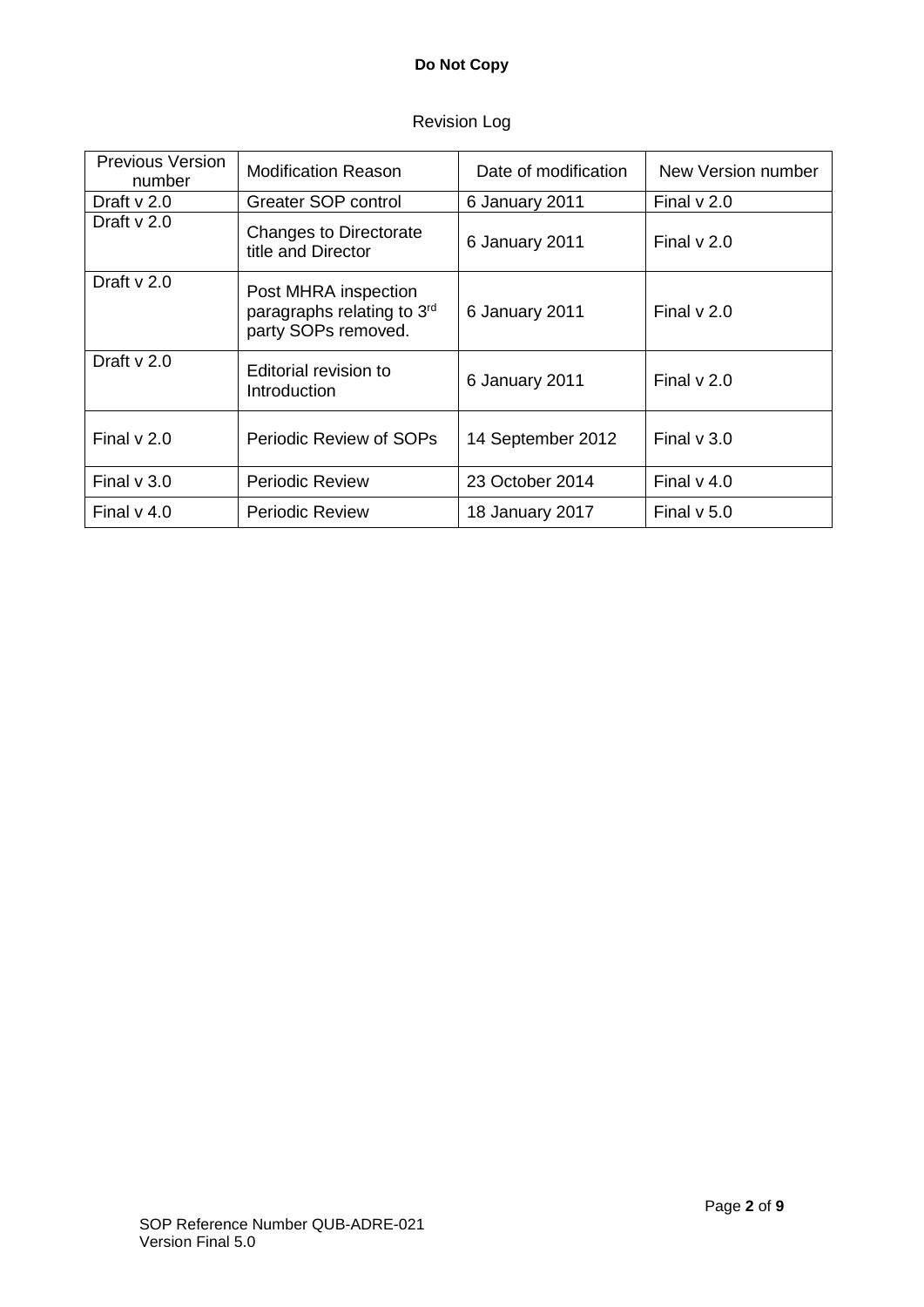## **1. Purpose**

This Standard Operating Procedure (SOP) provides guidance to all researchers for the assessment of risks to an individual study, research participants, researchers and the University.

## **2. Introduction**

The International Conference on Harmonisation Good Clinical Practice guidance requires that "before a trial is initiated, foreseeable risks and inconveniences should be weighed against the anticipated benefit for the individual trial subject and society. A trial should be initiated and continued only if the anticipated benefits justify the risks".

The risk in Clinical Trials can be defined as the likelihood of a potential hazard occurring and resulting in harm to the participant and/or an organisation, or to the reliability of the results. It is necessary that the University, when involved in a clinical trial must consider its specific responsibilities/duties with respect to the trial and the level of risk in relation to these.

However, for every trial there is a core set of risks inherent with an individual clinical trial and these risks can be considered with regard to the:

- Research to be undertaken e.g.:
	- (i) Lack of experience resulting in poor quality research;
	- (ii) Lack of attention to detail to determine feasibility of study;
	- (iii) Non-completion of research;
	- (iv) Failure to comply with research protocol.
- University and other institutions involved in the research e.g.:
	- (i) Reputation;
	- (ii) Financial;
	- (iii) Failure to comply with the relevant legal and governance frameworks.
- Participants both research subjects and the researchers e.g.:
	- (i) Recruitment without informed consent;
	- (ii) Not respecting participants requests during research;
	- (iii) Hazard of any proposed interventional technique to research subject;
	- (iv) Health and safety hazards to researcher e.g. Human tissue, biological material, lone field workers, CoSHH.
- Completing the research study e.g.:
	- (i) Lack of project management to complete on time and within budget;
	- (ii) Inadequate recruitment.
- Dissemination of research findings e.g.:
	- (i) Failure to publish.

The personal safety of the research participant and other risks related to the design and methodology of the clinical trial, in particular, participant safety, participant's rights and reliability of results remain paramount. During development of the research protocol these risks should be assessed and plans to mitigate against the risk included in the protocol.

Identifying risks at an early point in the research management process allows for necessary remedial actions to be costed as part of the grant application.

#### **Definitions**

Hazard: Anything that could cause harm.

Risk: Probability or likelihood that harm will be caused by the Hazard.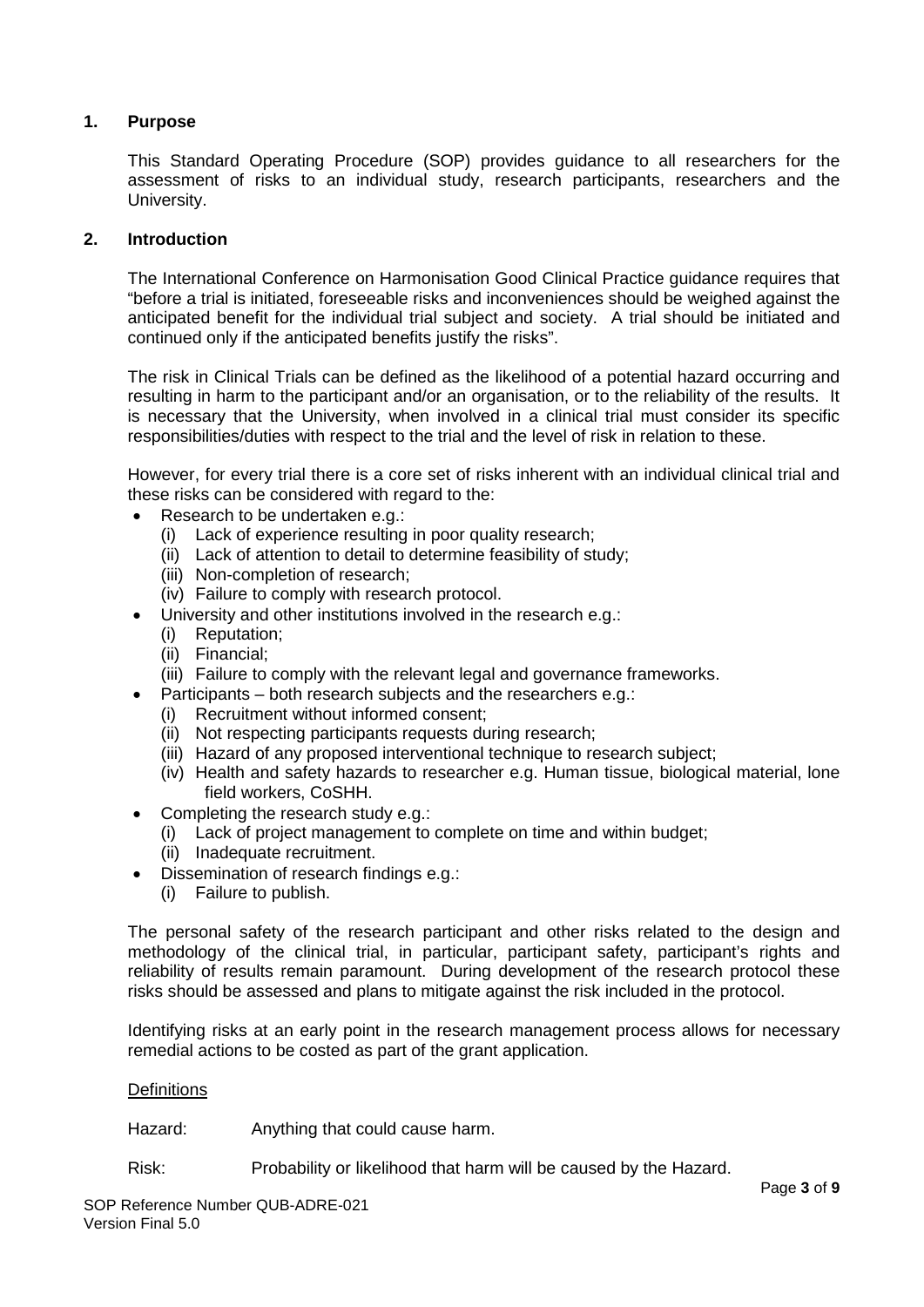| Likelihood: | Low<br>Medium<br>High<br>Very high | Unlikely to occur but not impossible.<br>Less likely than not to occur.<br>More likely to occur than not to occur.<br>Very likely though not certain to occur. |
|-------------|------------------------------------|----------------------------------------------------------------------------------------------------------------------------------------------------------------|
| Impact:     | Minor<br>Moderate<br>Significant   | Unexpected complications and full recovery made.<br>Some permanent loss of function or loss of earnings to<br>research participant.<br>Death or disability.    |

#### **3. Scope**

This SOP applies to all members of University staff; both academic and support staff as defined by Statute 1 and including honorary staff and students who are conducting research within or on behalf of the University.

### **4. Responsibilities**

## **4.1 Chief Investigator**

It is the responsibility of the Chief Investigator (CI) to protect the safety and well-being of the research participants, the researchers involved and protect the integrity of the study. The CI, or the appropriate designated person, should identify the potential hazardous aspects of the research and ensure that these are assessed and appropriately managed. Where necessary the CI should involve the expertise of staff involved in managing risk within the University and, if appropriate, the Trust.

The risk assessment matters relating to participant safety and study integrity should be incorporated into the research protocol

Other risks, examples of which are described in 5.1.1 below, should be considered and a separate risk assessment completed in conjunction with the Research Governance Team. The CI is responsible for ensuring that all those involved in the study are aware of the risks and how these are to be managed. Copies of all risk assessments must be retained as part of the Trial Master File.

## **5. Procedure**

## **5.1 Identify the hazard**

In order to assess the potential risks, you must first identify the hazards. These can be potential hazards to the research study, the research participants, and the organisation(s) involved. For each study the potential hazards faced by the researcher, the research participants, and the organisation(s) involved should be identified and the level of risk of harm assessed.

In the tables below are the potential hazards for a research study, as taken from the Clinical Trials Toolkit "notes on Good Practice for Research Organisations in the Management of a Portfolio of Trials 2: Assessment of Risk". This is not a comprehensive list.

It is recommended that each of these hazards is considered in addition to others identified by the CI and the research team. Where either the likelihood of the risk occurring is medium or above, or the impact moderate or significant the University's risk assessment form, attached as Appendix 1, should be completed.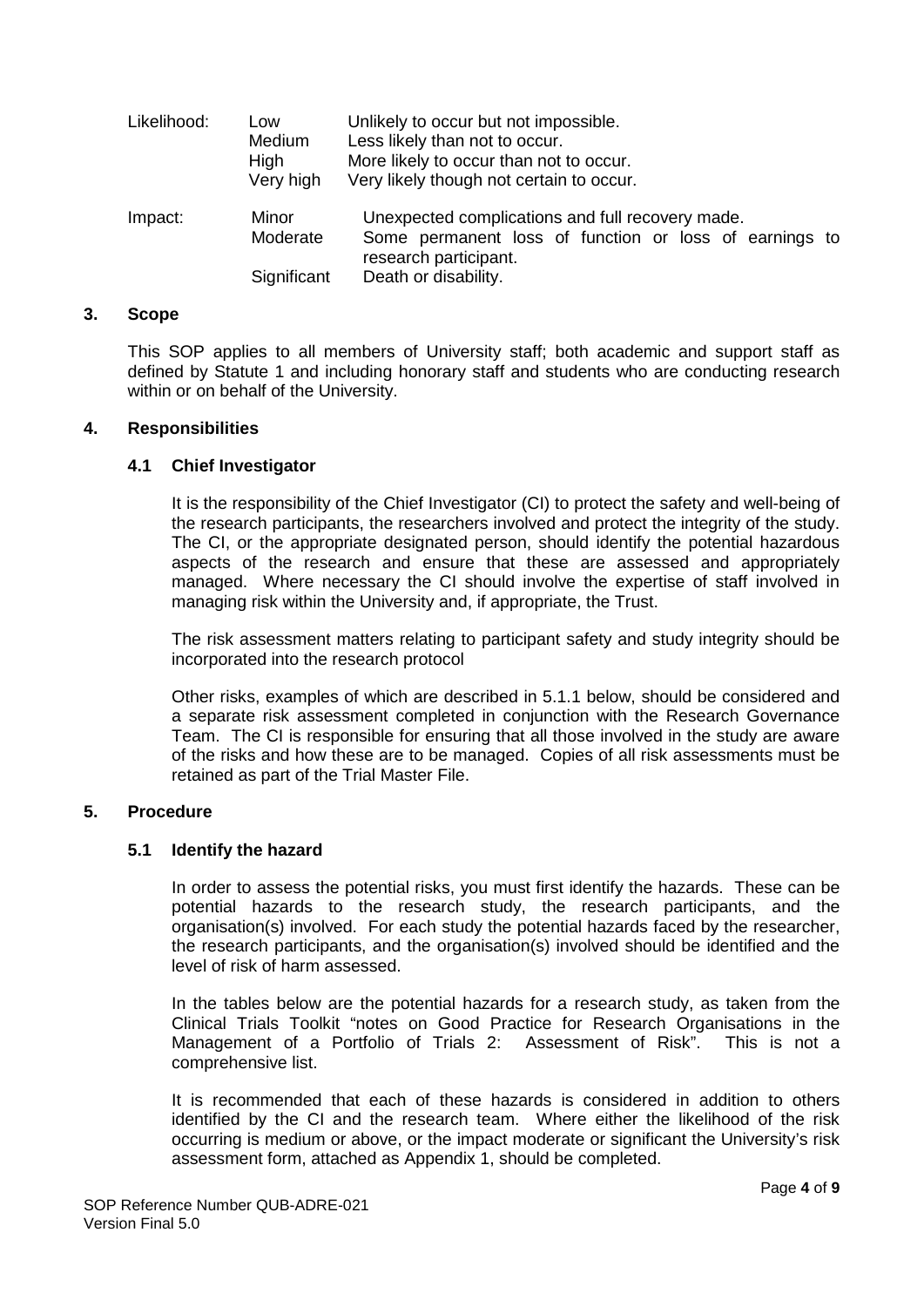| <b>Generic</b><br><b>Hazard</b> | <b>Examples/Points</b><br>for<br>consideration                                                                                                                                                                                                                                                                                                                                                                        | <b>Management Strategies</b>                                                                                                                                                            |
|---------------------------------|-----------------------------------------------------------------------------------------------------------------------------------------------------------------------------------------------------------------------------------------------------------------------------------------------------------------------------------------------------------------------------------------------------------------------|-----------------------------------------------------------------------------------------------------------------------------------------------------------------------------------------|
| Organisational                  | Multi-centre studies<br>Multi-disciplinary studies                                                                                                                                                                                                                                                                                                                                                                    | <b>Trial Management Protocol</b><br><b>Trial Steering Committee</b>                                                                                                                     |
| complexity                      | Complex series of events /<br>stringent timings required                                                                                                                                                                                                                                                                                                                                                              | <b>Trial Co-ordinator posts</b><br>Multi-disciplinary project teams                                                                                                                     |
|                                 | Non-standardised methods                                                                                                                                                                                                                                                                                                                                                                                              | Standardised data collection                                                                                                                                                            |
|                                 | Complex data collection<br>requirements                                                                                                                                                                                                                                                                                                                                                                               | forms, electronic processing,<br>back-ups                                                                                                                                               |
|                                 | Poor data quality and integrity                                                                                                                                                                                                                                                                                                                                                                                       | Regular data quality checks<br>Audit-source data verification                                                                                                                           |
| Study power                     | Plausibility of treatment effect<br><b>Patient numbers</b>                                                                                                                                                                                                                                                                                                                                                            | Statistical input to design and<br>power                                                                                                                                                |
| Recruitment                     | Poor fit with clinical pathway<br>Insufficient patient pool<br>Unduly restrictive/prescriptive<br>eligibility criteria<br>Restricted access to patients<br>Large referral base<br>Competing trials<br>Patient health/compliance/ability to<br>travel<br>Patient travel costs<br><b>Patient preferences</b><br>Length and frequency of follow-up<br>Ineffective communication with<br>patient (before and after study) | Multidisciplinary project teams<br>Input from service<br>Realistic recruitment schedules<br><b>Pilot studies</b><br>Adequate resources<br>External communication and trial<br>promotion |

## **Table 5.1.1: Hazards to the Research Study**

| <b>Generic</b>       | <b>Examples/Points for</b>           | <b>Management Strategies</b>     |
|----------------------|--------------------------------------|----------------------------------|
| <b>Hazard</b>        | consideration                        |                                  |
| Consent              | Failure to record consent            | Training in consent process      |
| Data                 | Incomplete and/or inaccurate         | Staff training                   |
|                      | Non-adherence to protocol            | Key data items                   |
|                      |                                      | <b>Collection methods</b>        |
| <b>Study Results</b> | Violation of inclusion/exclusion     | <b>Trial Management Protocol</b> |
|                      | criteria                             | Independent randomisation        |
|                      | Financial / non-financial incentives |                                  |
|                      | Randomisation procedure              | Statistical input to data        |
|                      | Blinding / anonymisation             | Monitoring and audit             |
|                      | arrangements                         | Interim reports                  |
|                      | Source data availability for         | Literature updates               |
|                      | verification                         | Annual progress report           |
|                      | Results not disseminated /           |                                  |
|                      | implemented                          |                                  |
| <b>Staff</b>         | Standardisation of methods           | Training                         |
| competence           | Quality of data collection           | Appropriate level of             |
| and                  | Communication with research          | resources                        |
| experience           | subject                              | Project team meetings            |
|                      | Administrative support               | Research Manager support         |
|                      | Staff recruitment                    | Job descriptions                 |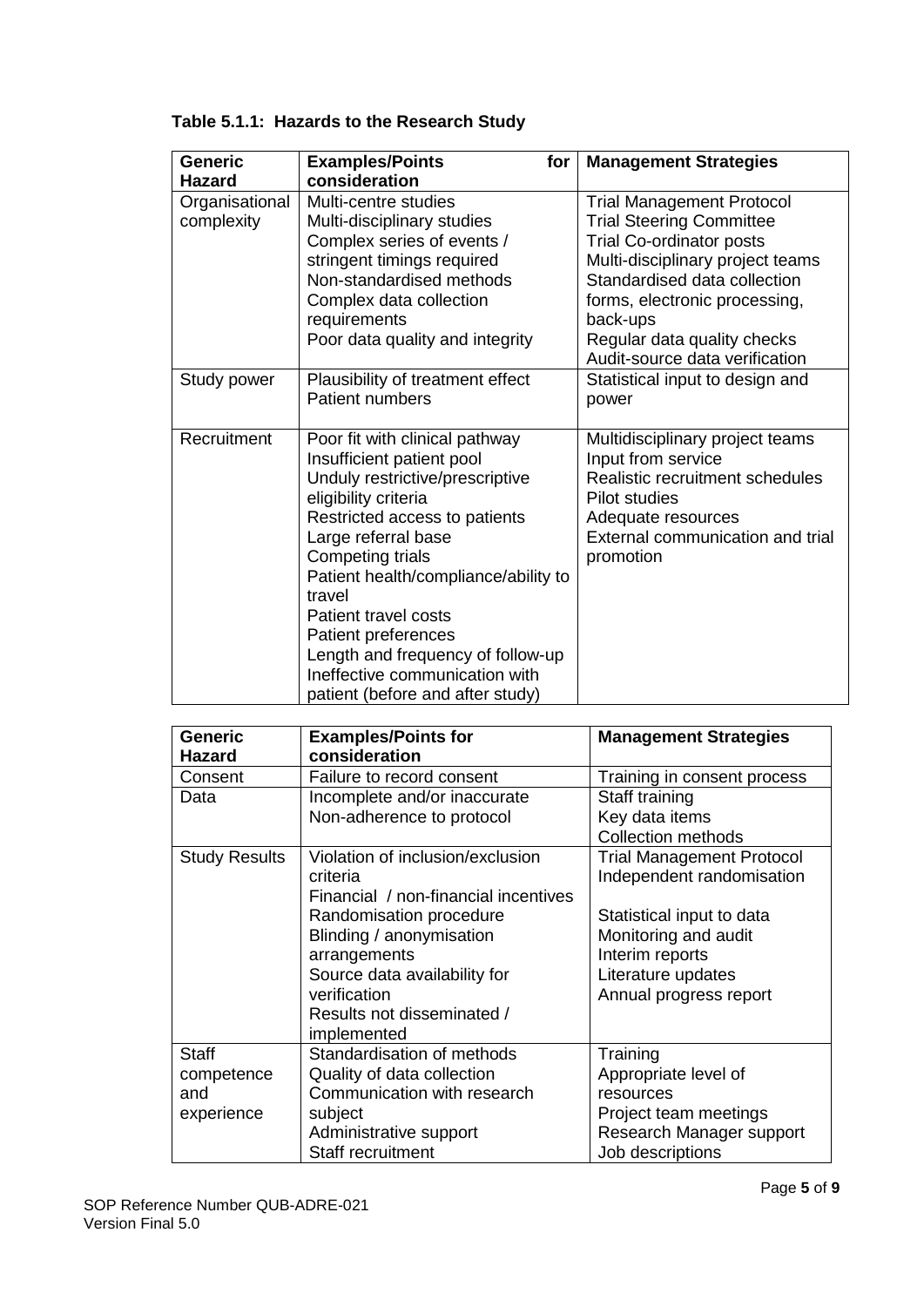| Generic<br><b>Hazard</b>              | <b>Examples/Points for</b><br>consideration                                                                                                                                                                                                                                | <b>Management Strategies</b>                                                                                                                                                |
|---------------------------------------|----------------------------------------------------------------------------------------------------------------------------------------------------------------------------------------------------------------------------------------------------------------------------|-----------------------------------------------------------------------------------------------------------------------------------------------------------------------------|
| Novel or<br>unproven<br>interventions | Novel drugs, devices, surgical<br>procedures, potential for<br>unexpected adverse events<br>Unproven effectiveness<br>Use for new indication<br>Increased susceptibility of patient<br>population<br>Novel handling requirements e.g.<br>drugs, tissue<br>Equipment safety | Regulatory (MHRA) and<br>ethical (REC) approvals<br>Data Monitoring and Ethics<br>Committee<br>Adverse event reporting<br>systems<br>Quality control checks on<br>equipment |
| Inexperienced<br>clinical team        | New clinicians<br>Unfamiliar with underlying condition<br>Unfamiliar with expected adverse<br>events                                                                                                                                                                       | Project team with<br>experienced support<br>Training                                                                                                                        |
| Assessment<br>methods                 | Increased radiological exposure<br>Additional invasive tests (e.g.<br>venipuncture, endoscopy,<br>amniocentises, catheterisation)                                                                                                                                          | <b>IRMER / ARSAC</b><br>Data Monitoring and Ethics<br>Committee<br>Adverse event reporting<br>systems                                                                       |

| <b>Generic</b><br>Hazard                       | <b>Examples/Points for</b><br>consideration                                                                                                                                                                                                                                                                                                                             | <b>Management Strategies</b>                                                                                                                                                                                                                                                                                                          |
|------------------------------------------------|-------------------------------------------------------------------------------------------------------------------------------------------------------------------------------------------------------------------------------------------------------------------------------------------------------------------------------------------------------------------------|---------------------------------------------------------------------------------------------------------------------------------------------------------------------------------------------------------------------------------------------------------------------------------------------------------------------------------------|
| Consent-<br>uniformed,<br>absent,<br>pressured | Time to consider<br>Information provided -clarity,<br>appropriate, language<br>Experience and knowledge of<br>person taking consent<br>Timing relative to diagnosis<br>Capacity to give consent<br>Participation in multiple trials<br>Failure to act on withdrawal of<br>consent<br>Consent not recorded and/or filed<br>Incorrect use or storage of tissue<br>samples | REC approval for information<br>and process<br>Training and awareness<br>Panel of people equipped to<br>act as legal representative<br>Communication systems e.g.<br>alert stickers in patient notes,<br>contact details<br>Human Tissue database<br>Audit of consent procedures<br>including verification of<br>signed consent forms |
| Protecting<br>privacy of<br>participant        | Anonymisation<br>Data protection requirements and<br>security of systems<br>Breach of confidentiality                                                                                                                                                                                                                                                                   | <b>Local Standard Operating</b><br>Procedures: Passwords /<br>encryption policies<br>Training                                                                                                                                                                                                                                         |

## **Table 5.1.3 Hazards to the University**

| <b>Generic</b><br><b>Hazard</b> | <b>Examples/Points for</b><br>consideration | <b>Management Strategies</b> |
|---------------------------------|---------------------------------------------|------------------------------|
| Liability                       | Breach of primary contract / sub-           | Input from Research Support  |
|                                 | contracts                                   | Office / Knowledge           |
|                                 | Legal obligations under:                    | <b>Exploitation Unit</b>     |
|                                 | <b>UK Clinical Trials Regulations</b>       | Monitoring of collaborating  |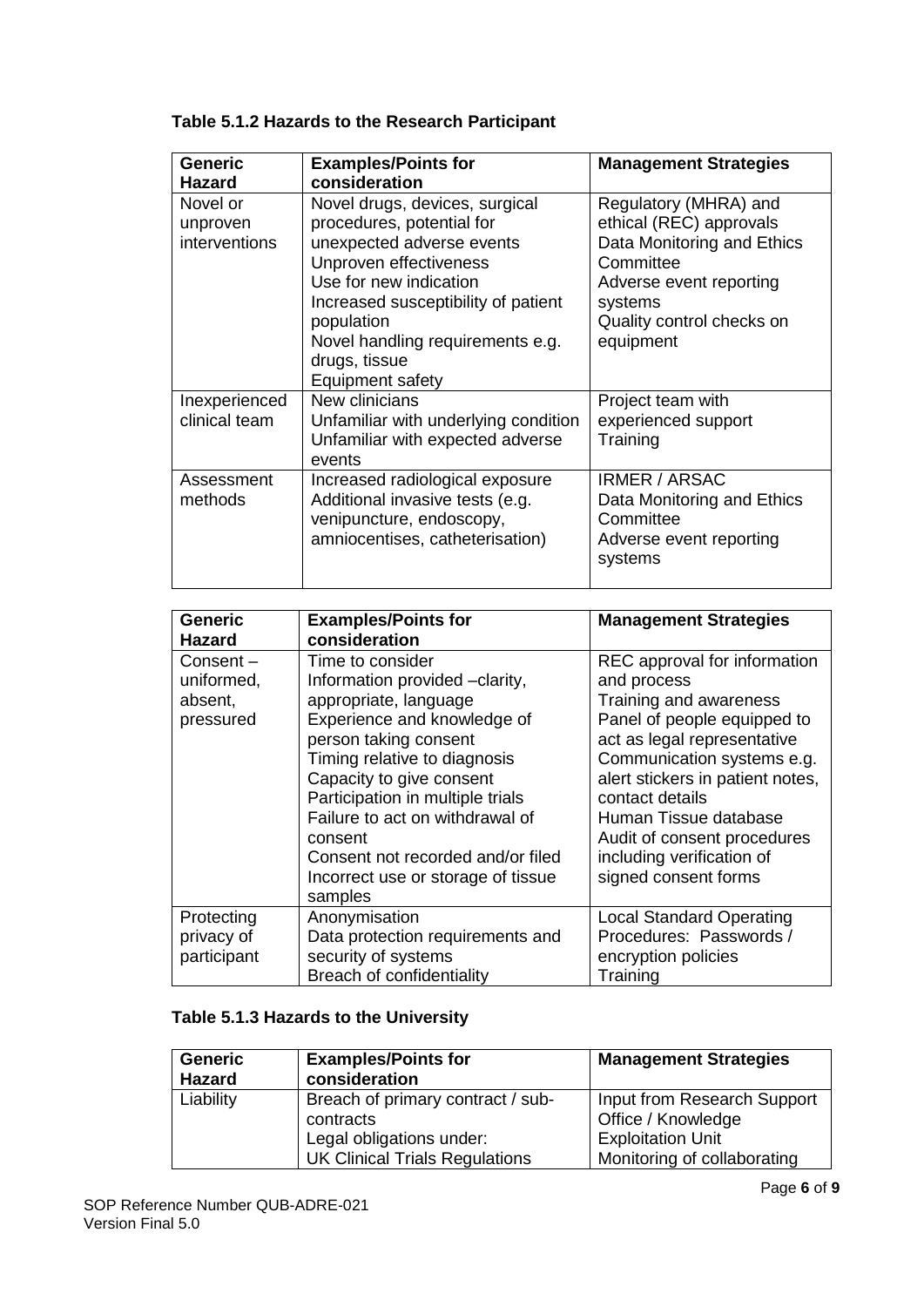|                                            | Human Tissue Act<br>Clarity of liability information in<br>patient information sheet e.g.<br>arrangements for non-negligent<br>harm.                                          | sites<br>Systems in placed and<br>followed for reporting<br>obligations for medicinal trials<br>Archive/Storage/Consent for<br>human tissue samples<br>Clear identification of<br>research governance<br>sponsor |
|--------------------------------------------|-------------------------------------------------------------------------------------------------------------------------------------------------------------------------------|------------------------------------------------------------------------------------------------------------------------------------------------------------------------------------------------------------------|
| Intellectual<br>property                   | Overlooked opportunities<br>Lost opportunity due to disclosure                                                                                                                | Knowledge Exploitation Unit                                                                                                                                                                                      |
| Duty of Care<br>under health<br>and safety | Use of potentially dangerous<br>harmful equipment<br>Use of potentially dangerous /<br>harmful substances/organisms<br>Lone Workers<br>Long periods working with<br>computers | Relevant health and safety<br>risk assessments<br><b>Health and Safety Policy</b><br>Training                                                                                                                    |
| Fraud                                      | Incentives - financial and non-<br>financial<br>Consequences to the research                                                                                                  | Financial management<br>systems                                                                                                                                                                                  |
| Reputation                                 | Hazard resulting in serious harm<br>and/or death of research<br>participant/researcher                                                                                        | Systems and procedures<br>Risk assessment process                                                                                                                                                                |

## **5.2 Identify who can be harmed and how**

Each hazard should be considered in terms of who can be harmed e.g. the researcher, the research participant, the University and how this might happen. For example, a researcher working alone interviewing participants in their own home, a participant wrongly recruited to a trial, or the University's reputation is damaged through poor compliance with legislation.

## **5.3 Evaluate Risks**

In keeping with Good Clinical Practice (GCP) guidance it is necessary to weigh the perceived risks against the anticipated benefit for the individual research participant and society as a whole. It is through this evaluative process that the CI determines whether the anticipated benefits justify the risks. In addition, it is necessary to determine what procedures and precautions are required in order to minimise the risk within a study. For example, ensuring that researchers are adequately trained, a lone worker SOP is prepared and invoked, equipment appropriately maintained, or sufficient time is allocated to complete the research etc.

## **5.4 Record findings**

It is necessary to ensure that all staff involved in the research study are aware of the potential risks faced and how these can be minimised. In order to assist with the communication of these risks, findings should be recorded on the risk assessment form and discussed with the research team. A record of the risk assessment and discussions should be retained in the Trial Master File in order that the risks can be reviewed and updated accordingly, as necessary.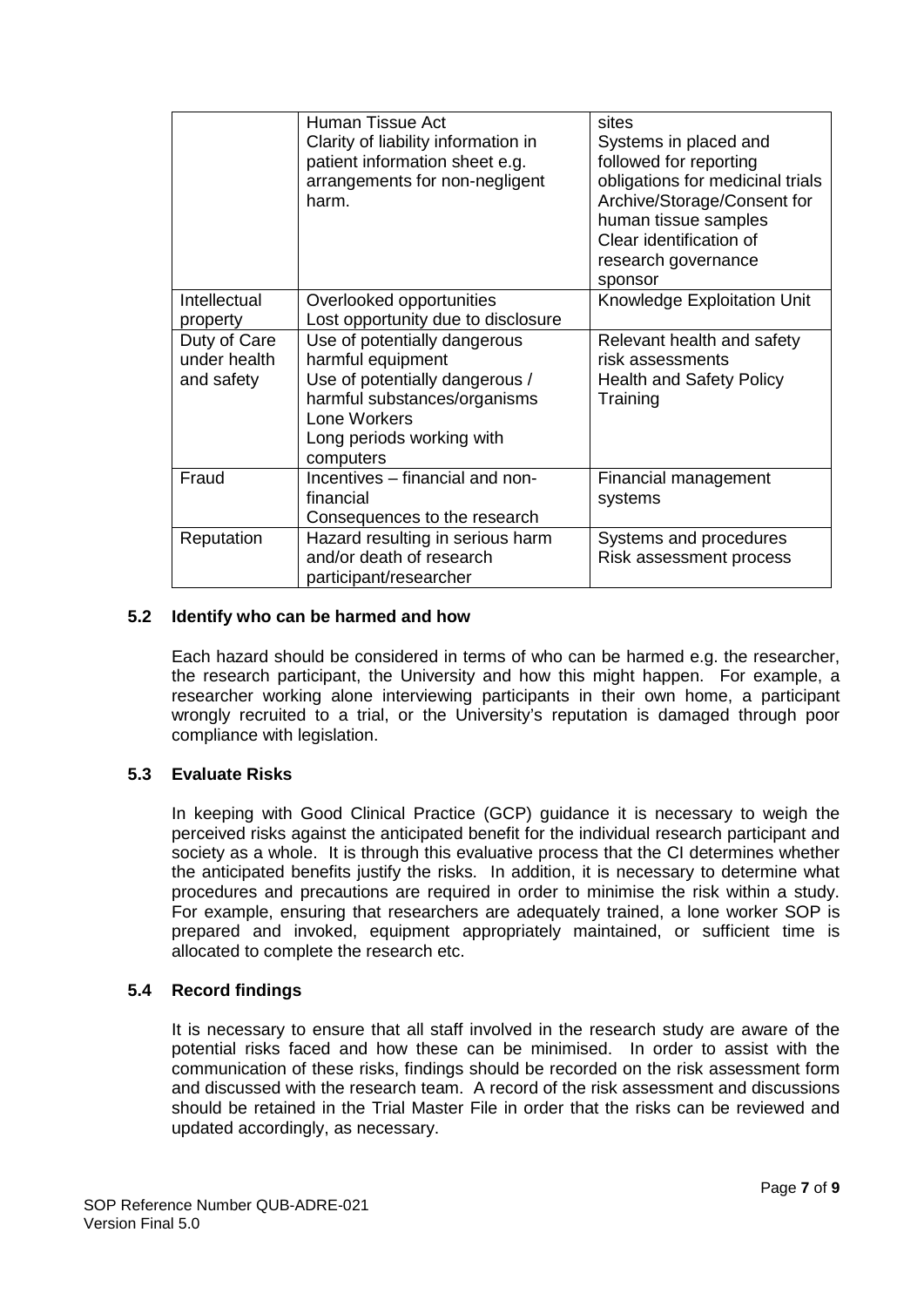For University sponsored research recorded as risk category level 4 copies of initial and review risk assessments should be forwarded to the Research Governance Team. The risk assessment of CT-IMPs will be undertaken in conjunction with the relevant member of the Research Governance Team. These risk assessments will inform the monitoring arrangements for individual research studies.

## **5.5 Regular Review**

Risk Assessments should be reviewed annually, or whenever there is a change in legislation or information that may impact on your research study. Any amendments/updates should be recorded and shared with members of the research team. A copy of the new risk assessment should be filed in the Trial Master File, along with the previous version(s). Where applicable (as outlined in 5.4) a copy of the review should also be forwarded to the Research Governance Team

## **6. References**

International Conference on harmonisation (ICH) Harmonisation Tripartite Guideline: Guideline for Good Clinical Practice EF (R1) (last accessed 18 January 2017) <http://www.ich.org/products/guidelines/efficacy/article/efficacy-guidelines.html>

Belfast Health and Social Care Trust Policy and Procedural Arrangements Relating to the Management of Risk Assessment in Research Projects. (Reviewed August 2008).

NHS R&D Forum. Notes on Good Practice for Research Organisations in the Management of a Portfolio of Trials 2; Assessment of risk. 4 June 2004. (Reviewed August 2008)

Clinical Trials Toolkit "Notes on Good Practice for Research Organisations in the Management of a Portfolio of Trials 2: Assessment of Risk" ( last accessed January 2017) <http://www.ct-toolkit.ac.uk/routemap/trial-planning-and-design>

## **7. Appendix**

Appendix 1: Risk Assessment Form.